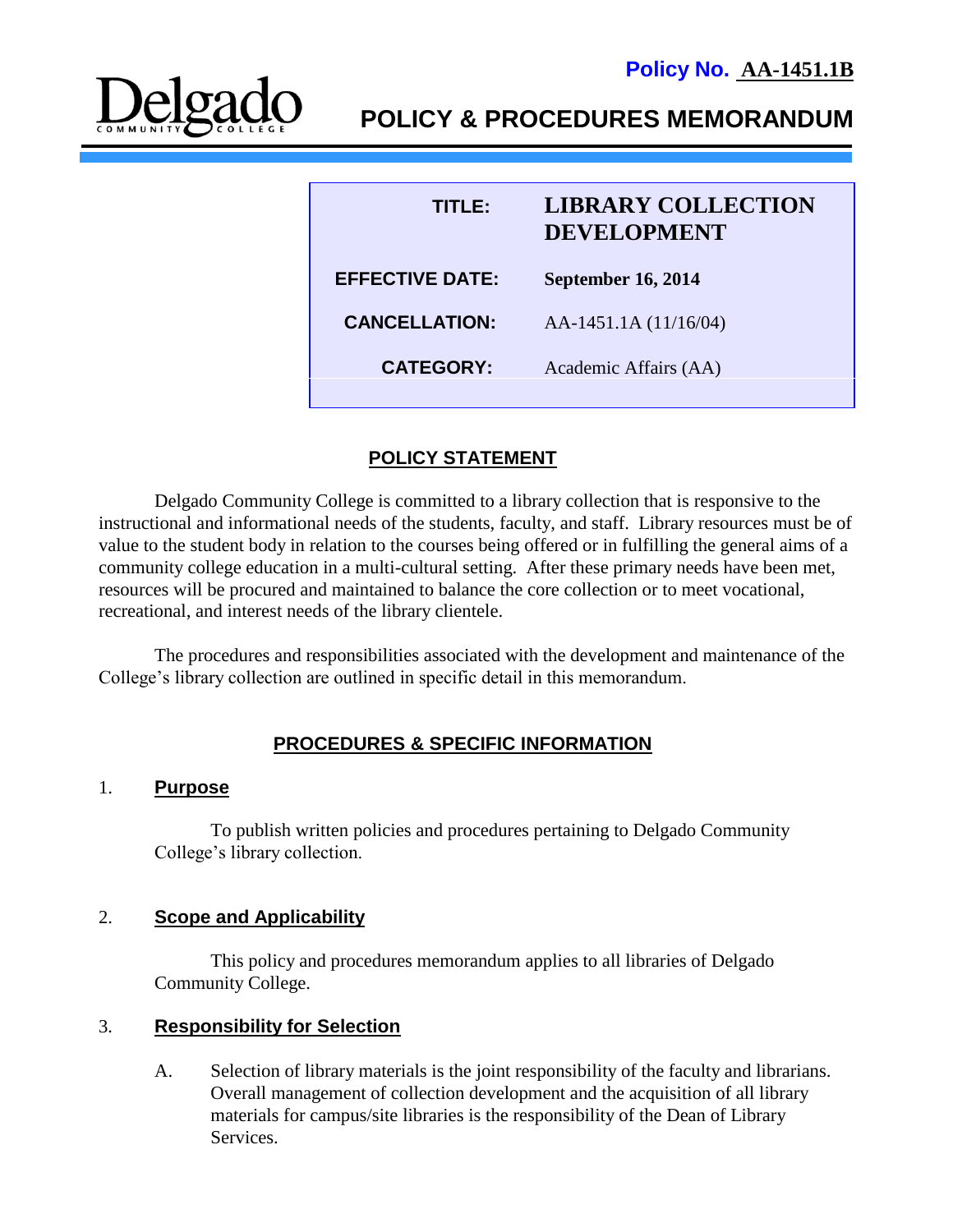- B. In order to build and maintain a meaningful library collection, relevant input from the faculty covering those library resources is needed to support and supplement classroom instruction. Accordingly, faculty members have a responsibility to the students and the College to ensure that library resources are adequate in their areas of expertise and that new materials are requested in a timely manner to maintain an upto-date collection.
- C. Depending on the size and organization of the campus/site, each academic division of the campus/site is assigned a Library Liaison to assist faculty members in the selection of materials for their disciplines.
- D. Students are encouraged to participate in the selection process.
- E. The Library Liaisons will annually solicit information from faculty on their instructional needs and the educational requirements of students to ensure that the Collection Development policy remains current and useful. A [Material Request Form](http://dcc.libguides.com/content.php?pid=162120) is available online and in the course management system to meet the needs of the Delgado community year-round.

## 4. **Acquisition Procedures**

- A. Procurement of library materials generally spans July through April to comply with the fiscal year closeout. Requests for library materials can be made at any time and will be held if funding is currently unavailable. In order to keep accurate statistics, the online Materials Request form available on the Library web page should be used to submit requests for library acquisitions. If necessary, the requestor may contact the Campus/Site Librarian or any other librarian directly.
- B. Faculty, staff and students may submit requests for library materials via the online [Materials](http://dcc.libguides.com/content.php?pid=162120) Request Form on the Library [web page.](http://dcc.libguides.com/library) Individuals requesting assistance with their submissions may visit the circulation desk at any Delgado library or contact the library via email or phone. Submitting a request does not guarantee the acquisition of an item, and all purchases are subject to the current state of the budget.
- C. The Campus/Site Librarians will:
	- (1) forward any applicable requests to the Dean of Library Services for approval and procurement processing; and
	- (2) request materials needed to maintain a balance in the campus/site library collection.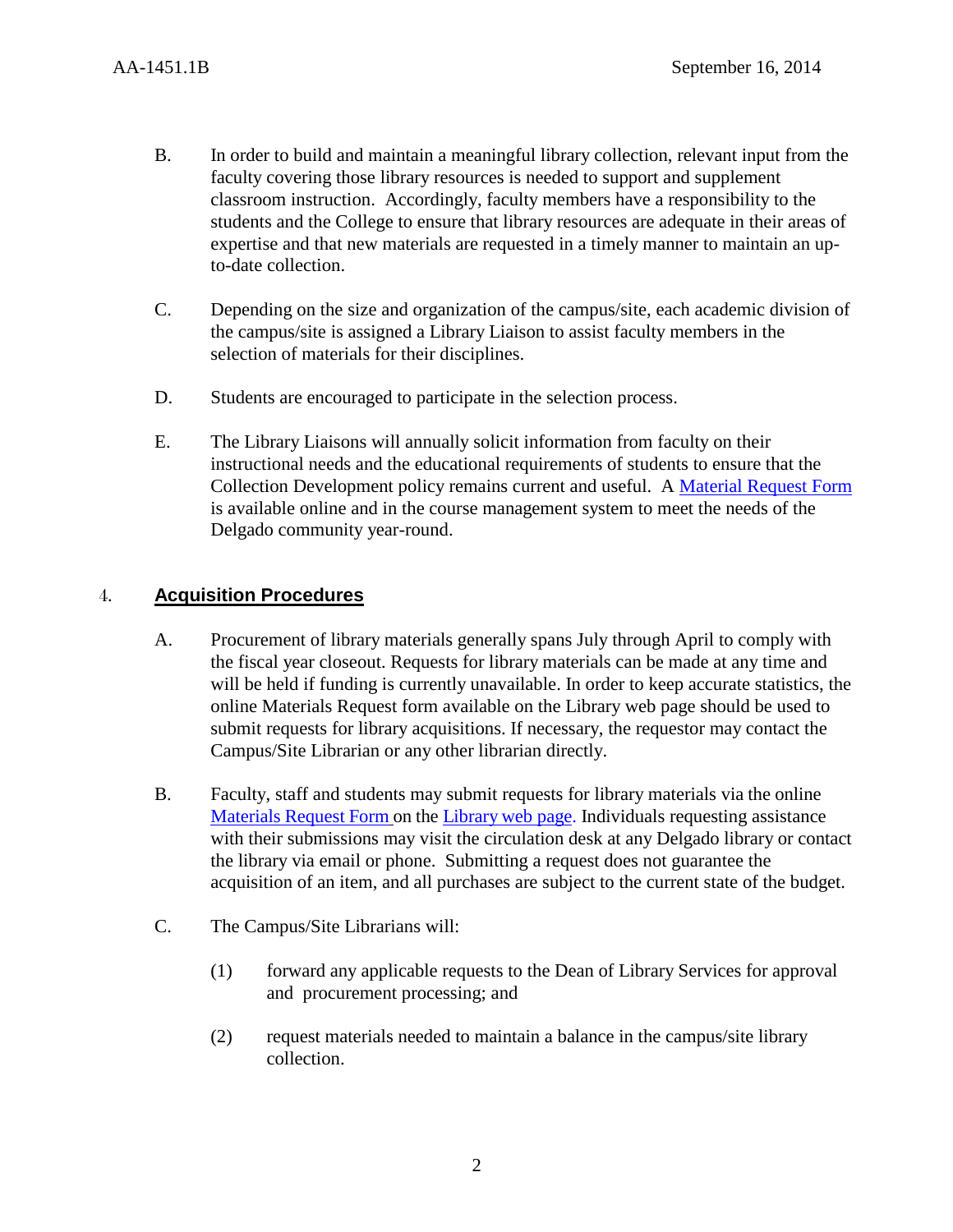- D. The Dean of Library Services will:
	- (1) approve all requests for purchase;
	- (2) coordinate processing of all procurement requests; and
	- (3) assist the Campus/Site Librarian in ensuring a balanced library collection and equitable use of library funds.

# 5. **General Collection Principles**

- A. Materials selected for purchase by the campus/site libraries must be of value to the student body in relation to the courses offered, or of value in terms of fulfilling the general aims of a community college education.
- B. Priority for books and other resources is given to those materials that adequately meet and support curricular needs. Emphasis is given to currently available materials in the English language. After the primary needs have been met, consideration may be given to materials that help balance the core collection or meet vocational, recreational, and interest needs of the clientele.
- C. A core collection of materials, mostly at the introductory level, will be collected in all fields. Appropriate materials on subjects are sought; "appropriate" is defined as valuable and suitable for the first and second year college student but not necessarily the most scholarly or definitive treatments. Popular treatment of subjects will be acquired, especially if that is the only material available, or where heavy use is anticipated.
- D. The collection does not aim to be well-rounded in the sense of having materials on all subjects with equal coverage. Coverage of an area will generally be in proportion to the curriculum coverage of that area.
- E. The libraries seek to serve faculty and staff members by purchasing, or by obtaining through interlibrary loan, those materials needed for their study or research purposes.

# 6. **Selection Guidelines**

## A. **Selection Criteria**

The following criteria are used in selecting library materials:

- (1) Educational significance;
- (2) Contribution the subject matter makes to the curriculum and to the interests of the students;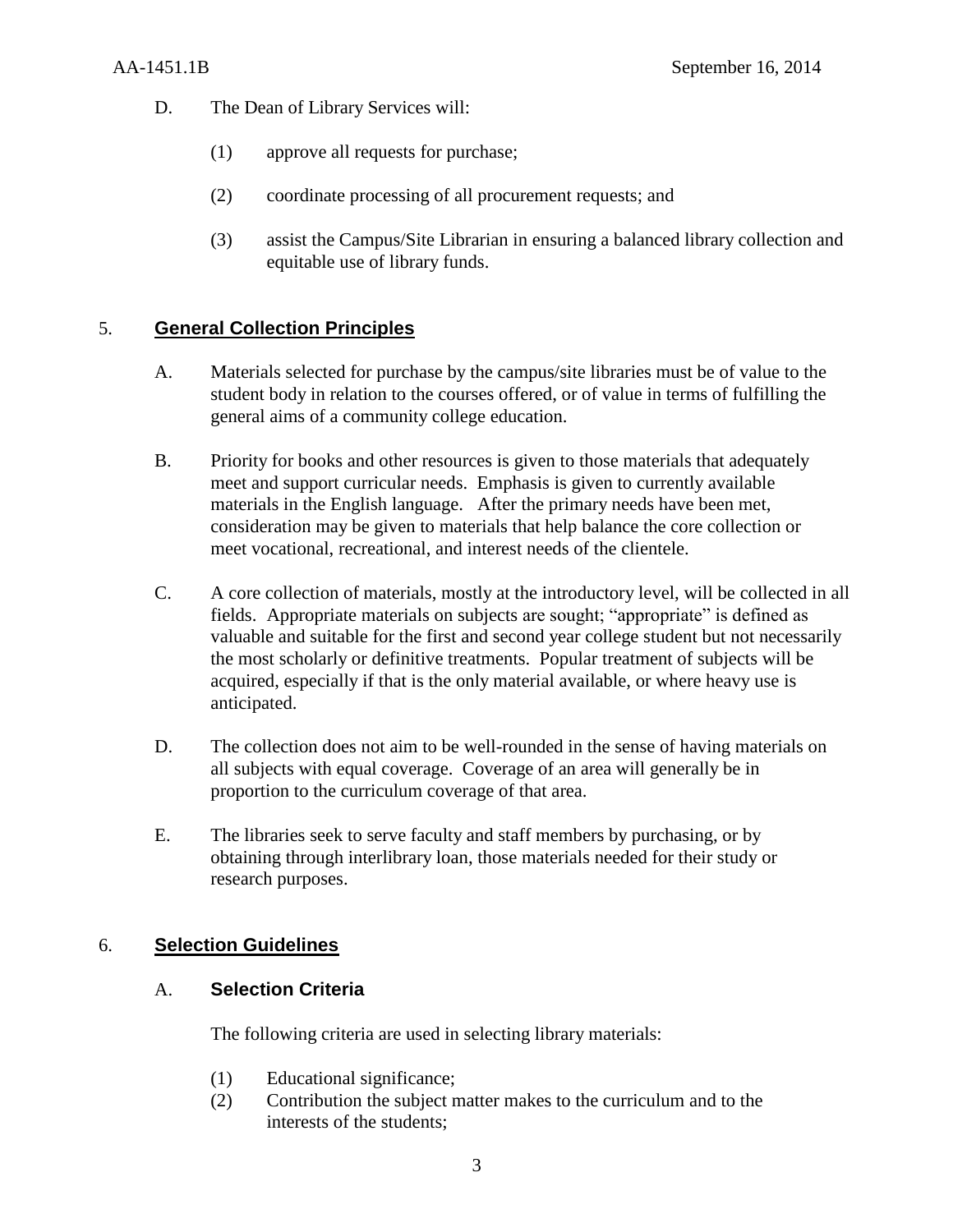- (3) Reviews found in standard selection sources;
- (4) Recommendations based on preview and examination of materials by professional personnel;
- (5) Reputation and significance of the author, producer, or publisher;
- (6) Validity, up-to-datedness, and appropriateness of material;
- (7) Contribution the material makes to the breadth of representative viewpoint on controversial issues;
- (8) High degree of potential user appeal;
- (9) High artistic quality and/or literary style;
- (10) Quality and variety of format:
- (11) Value commensurate with cost and/or need;
- (12) Timeliness or permanence; and
- (13) Integrity.

#### B. **Sources Used for Consultation**

The following include, but are not limited to, sources that are consulted in the selection of materials:

- (1) Bibliographies
- (2) Booklist
- (3) Choice
- (4) Chronicle of Higher Education
- (5) Library Journal
- (6) Wall Street Journal
- (7) Industry blogs and websites
- (8) Publisher's catalogs and blurbs
- (9) Publishers Weekly
- (10) Amazon

#### C. **Format of Materials Not Usually Purchased**

- (1) Maps (Only those maps appearing in standard atlases and gazetteers are acquired for general reference purposes.);
- (2) Pictures and technical drawings;
- (3) Musical scores;
- (4) Rare books, first editions, and out-of-print materials;
- (5) Textbooks (The only textbooks acquired are those covering areas of interest to students for which there is no other general material easily available. Textbooks for courses offered at Delgado are not purchased.);
- (6) Microform (Exceptions are made in the case of back files of periodicals.);
- (7) Foreign languages (Materials in language not taught at Delgado are generally not purchased, with the exception of foreign language dictionaries.);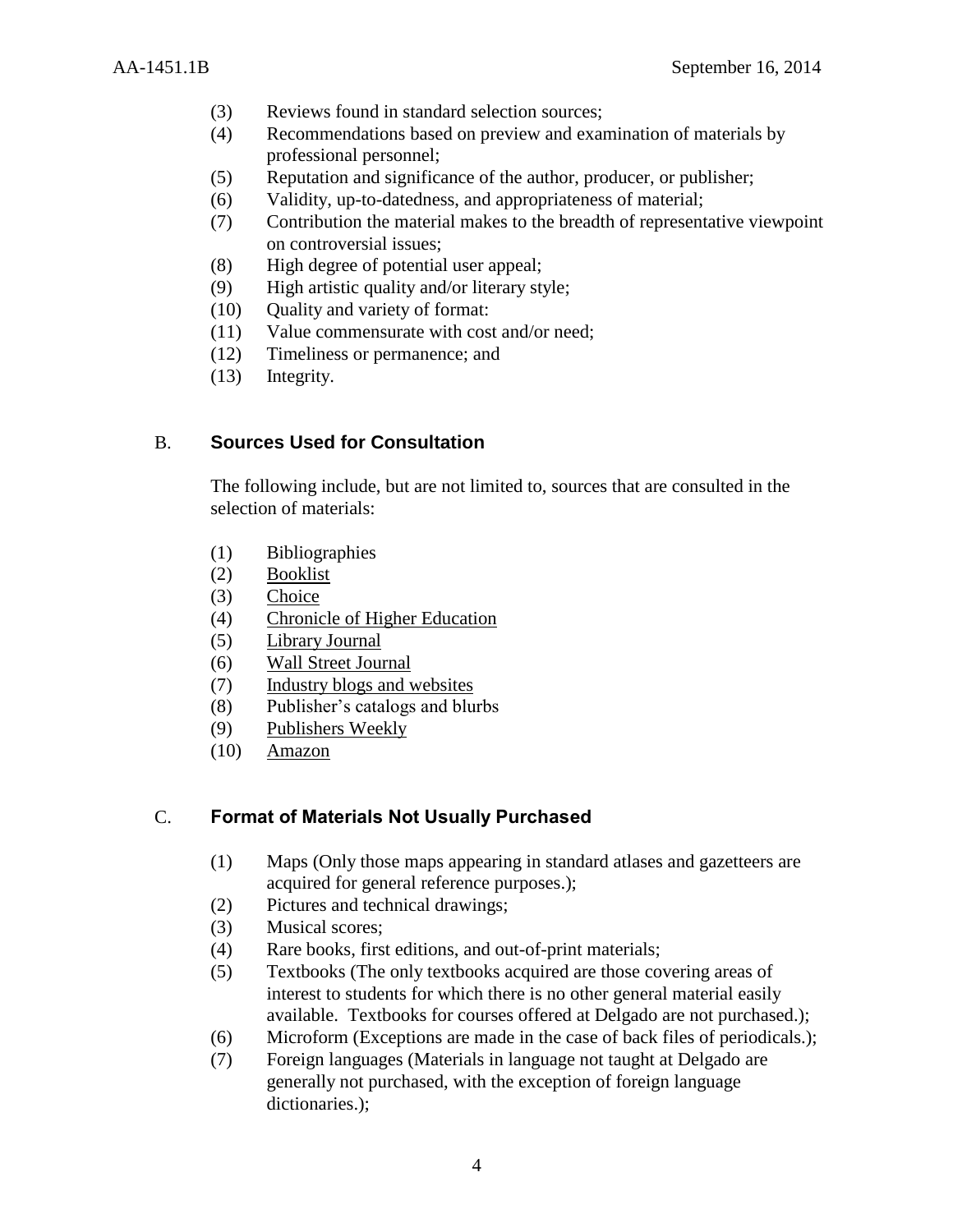- (8) Paperbacks (Paperback books are generally purchased only when the work is unavailable in a cloth edition at a reasonable cost or when purchasing duplicate copies of a book. Exceptions are made for paperbacks that are prebound through a book jobber or when materials are unsuitable for binding.);
- (9) Laboratory manuals and workbooks;
- (10) Dissertations and theses; and
- (11) Audio-visual materials that are not machine-compatible with the equipment at Delgado are neither purchased nor added to the collection as donations.

# D. **Audio-Visual Collections**

Current collections of audio-visual materials may be intra-library loaned among the respective Delgado libraries.

## E. **Periodicals**

The selection and acquisition of periodicals and serial titles are the responsibility of the designated librarian at each campus/site. Periodicals may be purchased in print or electronic format. Periodicals are acquired after taking into consideration the following:

- (1) Curricular needs;
- (2) Expressed needs of faculty members and students;
- (3) Inclusion in periodical indexes;
- (4) Cost of subscription;
- (5) Similar materials already being received;
- (6) Reputation of publisher;
- (7) Predicted longevity of publication; and
- (8) Reviews found in standard selection sources.

# 7. **Duplication and Multiple Copy Acquisition**

## A. **General Considerations**

Primarily on the basis of use library materials are duplicated or acquired in multiple copies to satisfy the needs of the clientele. The restriction to duplication is expense, not only in acquisition costs but in processing and housing as well. A title is duplicated, either by purchase or by donation, only when a positive case can be made for such action based on the following guidelines. These apply regardless of the type of material or format.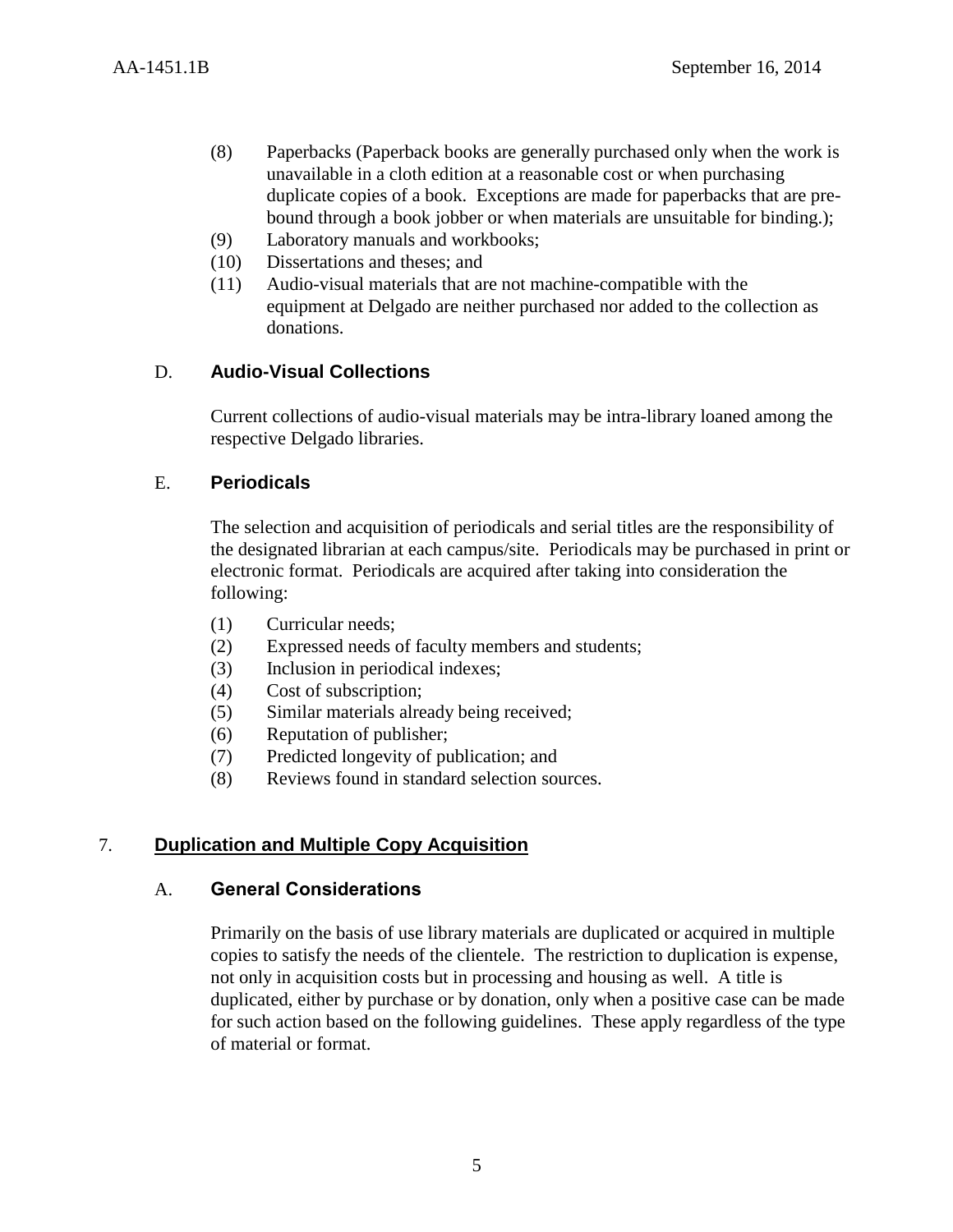## B. **Duplication of Materials in the Same Location**

- (1) *Demand.* Present or anticipated demand may be sufficiently heavy to justify duplication based on a variety of reasons: class use, topical subject matter, recognition of a title as a "classic," identity of the author (e.g., a Delgado professor, a famous author, etc.), or favorable reviews in the major media and local interest. Purchase of an additional copy of a title should also be considered when the circulation area reports a "hold" or "recall" placed on any title, or when heavy usage of an item has been demonstrated.
- (2) *Poor condition of present copy*. If a frequently used work is showing serious signs of deterioration, it should be replaced before it becomes unusable. Consideration should also be given to the need to duplicate such frequently used materials.
- (3) *Preservation.* Special collections may in certain instances acquire duplicate copies of titles to allow for present use of one or more copies and preservation of another for future use.

## C. **Duplication of Materials in Two or More Locations**

- (1) *Direct Relevance.* Duplication of a title in more than one location is made only when that title has direct relevance to the collecting policy needs of the particular location.
- (2) *Convenience.* Geographical distance alone is not sufficient reason to duplicate a title in an additional location. Primary factors in such a decision will be relevance, amount of use anticipated at the additional location, and expense of duplication. Convenience is to be given consideration as a secondary factor. If an item is in a collection when its circulation is restricted, the item will be considered for duplication on request. eBooks are the preferred method of duplication when there is interest at multiple campuses/sites.
- (3) *Other Considerations.* Other considerations include:

-Cost: Very costly items will be duplicated with reluctance more so than inexpensive items.

-Language: Foreign language materials are generally not duplicated.

-Reference: Public service considerations should encourage the duplication of reference materials in electronic format if possible f**or** any library of the College that requires a duplicate reference title.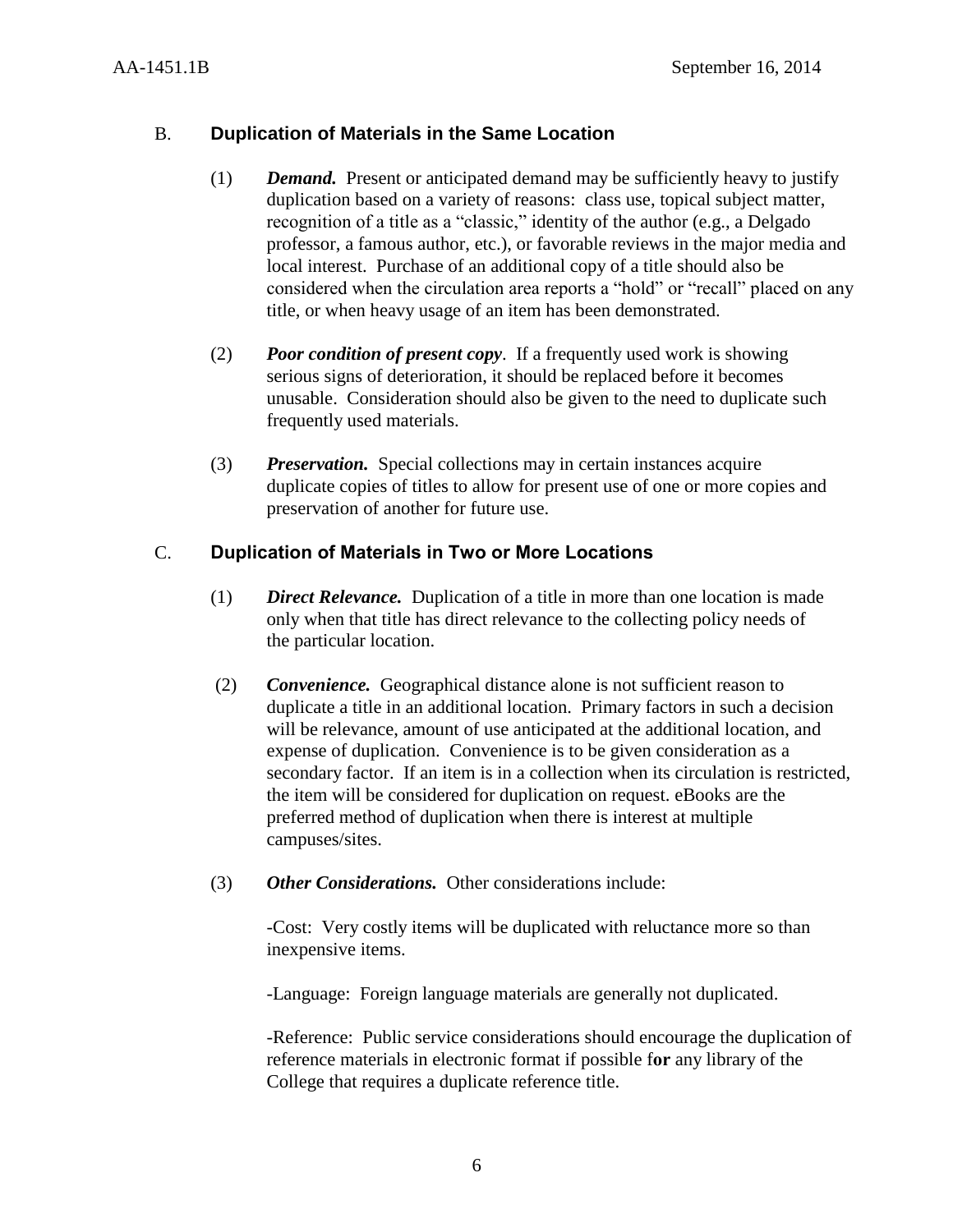-Individual or Departmental Usage: No duplicate copies will be purchased for the sole use of individuals, academic departments, or administrative offices.

#### D. **Responsibility for Duplication**

Recommendations for duplication are the responsibility of the Campus/Site Librarians. All requests for additional copies of materials are reviewed on an individual basis. Final approval is made by Dean of Library Services.

## 8. **Replacement of Library Materials**

It is not the policy to automatically replace all items withdrawn because of loss, damage, or wear. Need or replacement is weighed with regard to the following factors:

- (1) Number of duplicate copies;
- (2) Presence of adequate coverage of a subject area;
- (3) Other similar material in the collection;
- (4) More recent or pertinent items that may have been published or produced; and
- (5) Demand for that particular item or subject.

#### 9. **Weeding and Discarding of Library Materials**

- A. A regular periodical program of weeding is undertaken by the library staff. Worn-out and deteriorating materials or outdated materials as well as those materials that are judged to no longer be of use to the patrons are withdrawn from circulation and discarded. Incomplete runs of journals that are no longer being acquired or that are not indexed also are discarded.
- B. Systematic weeding of the entire collection takes place in conjunction with an inventory of the collection every two (2) years at each campus/site library.
- C. Weeding in specific subject areas occurs when programs in those areas are being reviewed by accrediting of program review committees. Faculty members in those disciplines under review are solicited to participate in the weeding process.
- D. On an annual basis the Campus/Site Librarians select a subject area for examination and weeding with the Coordinator of Collection Development/Management and Acquisitions, under the direction of the Dean of Library Services, to ensure a balanced reference collection.
- E. The Reference and/or Campus/Site Librarian weeds the reference collection on an ongoing basis in conjunction with the Coordinator of Collection Development/Management and Acquisitions under the direction of the Dean of Library Services, to ensure a balanced reference collection.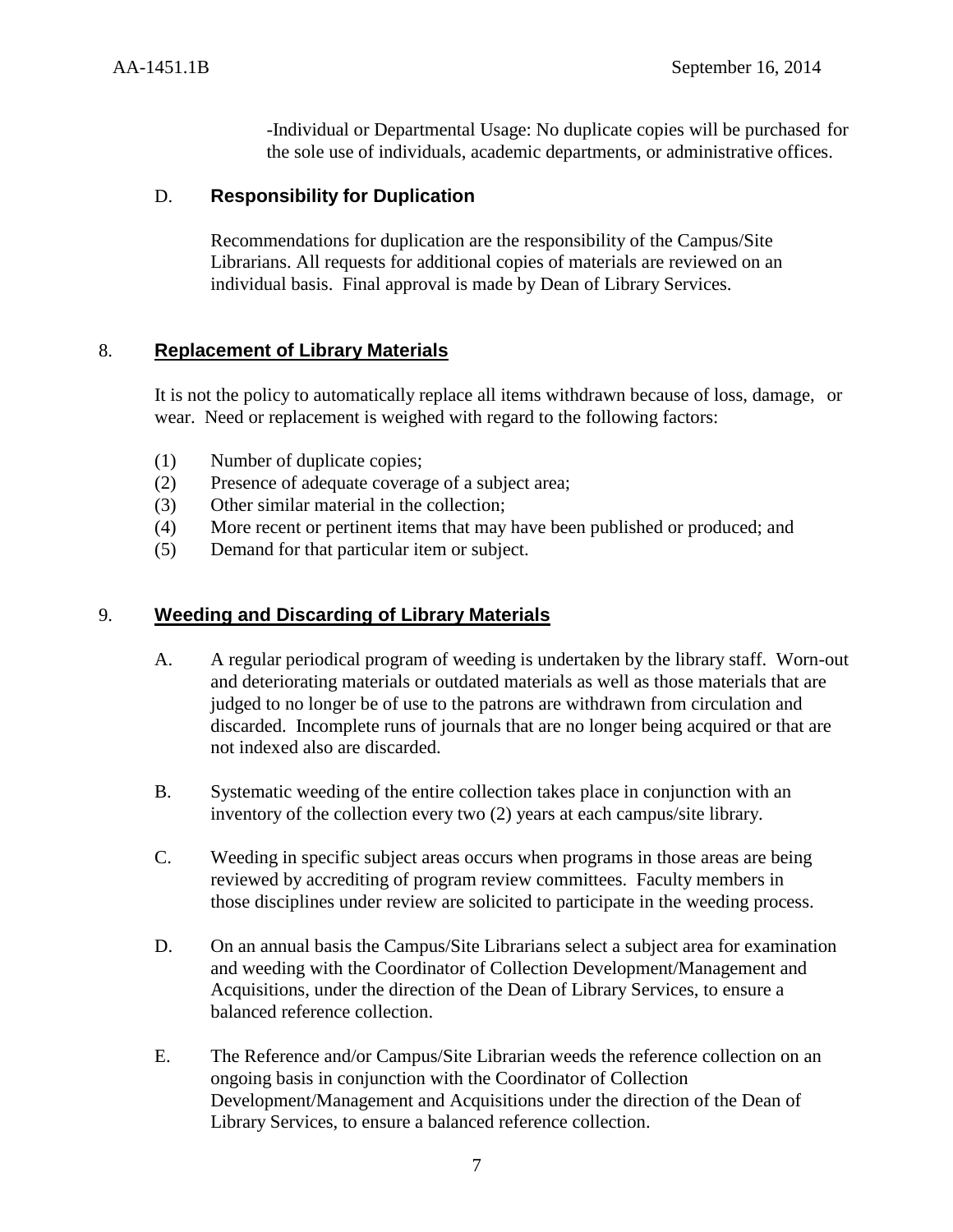F. Discarded library materials that no longer adequately support the curriculum that are in fair condition may be offered to other institutions via the Louisiana Academic Library Information Network Consortium (LALINC) listserv. If there is no interest at other institutions, these materials may be placed in a designated location according to the campus/site and offered to the Delgado community on a first come basis.

## 10. **Donations of Library Materials**

- A. Gifts and donations of useful materials, or the funds with which to purchase materials are welcomed, provided they are consistent with collection policies and provided there are no unacceptable restrictions attached. There is no assurance, however, that gift items will be added to the collection. Self-published books must meet the same criteria as other acquisitions. The right to dispose of any donation is retained by the Dean of Library Services.
- B. Delgado libraries reserve the right to refuse potential donations if they do not conform to the criteria above, or if the donation is too large to accommodate spatial and staffing constraints in the libraries.
- C. A [Potential Donation Form](http://dcc.libguides.com/donationform) is available on the [Library Web Page](http://dcc.libguides.com/content.php?pid=99903&sid=1606096) so that individuals interested in donating materials can detail the scope of the potential donation. This form is required for large donations due to spatial limitations at Delgado libraries. Once the form is submitted, the donor will be contacted to inform them whether or not the library will be able to accept their donation. Individuals are always welcome to contact the Coordinator of Collection Development/Management and Acquisitions or any Campus/Site Librarian directly to discuss potential donations.
- D. Delgado libraries may not sell or profit monetarily from donations not added to the collection since a Friends of the Library group that would make this practice legal and feasible is not in existence. Donated items not appropriate for addition to the collection may be placed in a designated location according to the campus/site and offered to the Delgado community on a first come basis.
- E. Librarians do not evaluate gifts for tax or inheritance purposes.

## 11. **Reference Materials**

A. The Online Dictionary for Library and Information Services (ODLIS) defines a reference book as "a book designed to be consulted when authoritative information is needed, rather than read cover to cover." Books or other materials are put in the reference collection because reserve use is anticipated; i.e., books are added to a reference collection to serve a reference function, not just to restrict circulation.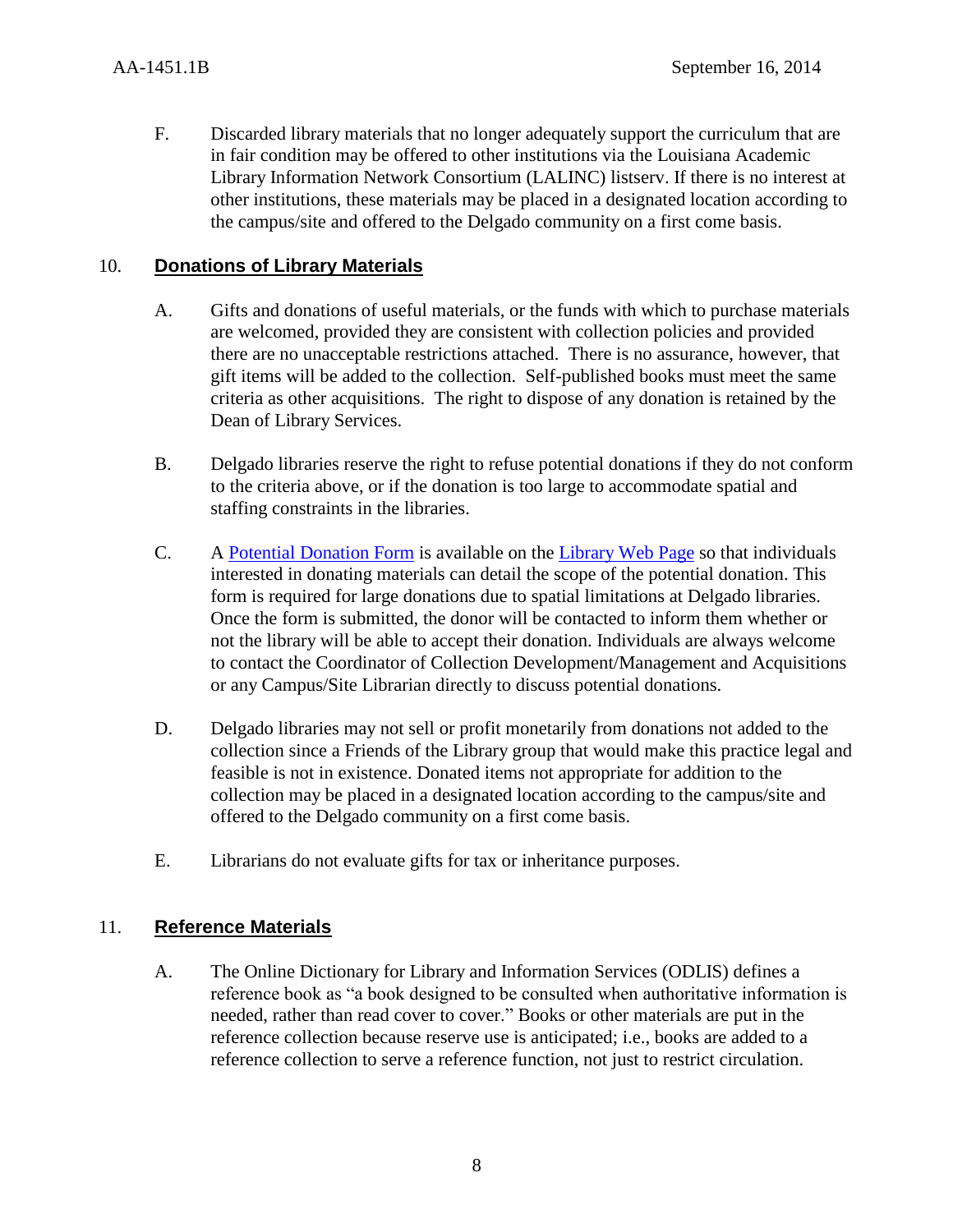- B. The reference collections of the libraries cover the sciences, applied sciences, technology, social sciences, humanities, and fine arts and provide materials to support the academic and teaching programs of Delgado. The largest and most comprehensive print reference collection is held by the City Park Campus Library. Its holdings include general reference tools, materials in many cognate and interdisciplinary fields, national and trade bibliographies, as well as in depth reference materials in the social sciences, sciences, arts, and humanities. The City Park Campus Library print reference collection in conjunction with the electronic reference collection is considered the core reference collection for all campus/site libraries.
- C. All Delgado Community College Libraries have access to core electronic Reference materials provided through databases and eBooks available via the Library web page . Since the electronic reference collection supports all of the Delgado libraries, every effort is made to ensure that this is the most comprehensive reference collection.

# 12. **The Louisiana Collection**

## A. **Purpose of Collection**

The purpose of the Louisiana Collection is to support Louisiana historical and informational studies by collecting materials relating to the development of Louisiana in general, and New Orleans and Delgado Community College specifically, and by providing access to these materials to the students, faculty, and staff of Delgado. The Louisiana Collection collects current materials that relate to Louisiana and is housed in the City Park Campus Library.

## B. **General Collection Guidelines**

- (1) *Language*. English is the primary language of the collection.
- (2) *Chronological guidelines*. No limitations. Emphasis is placed on more recent publications.
- (3) *Treatment of subject.* Few materials are excluded on the basis of treatment of subject. Popular level works and juvenile works are ordinarily limited to those actually dealing with Louisiana. Textbooks are purchased only if they are specifically about Louisiana.
- (4) *Types of material.* No limitation is imposed as long as the material relates to the broad spectrum of Louisiana studies. Most materials acquired for the Louisiana Collection are in the form of books and serials. Other formats include electronic state and local government documents, audio-visual materials, and various types of ephemera. Reference material concerning Louisiana will be purchased in every edition, if possible.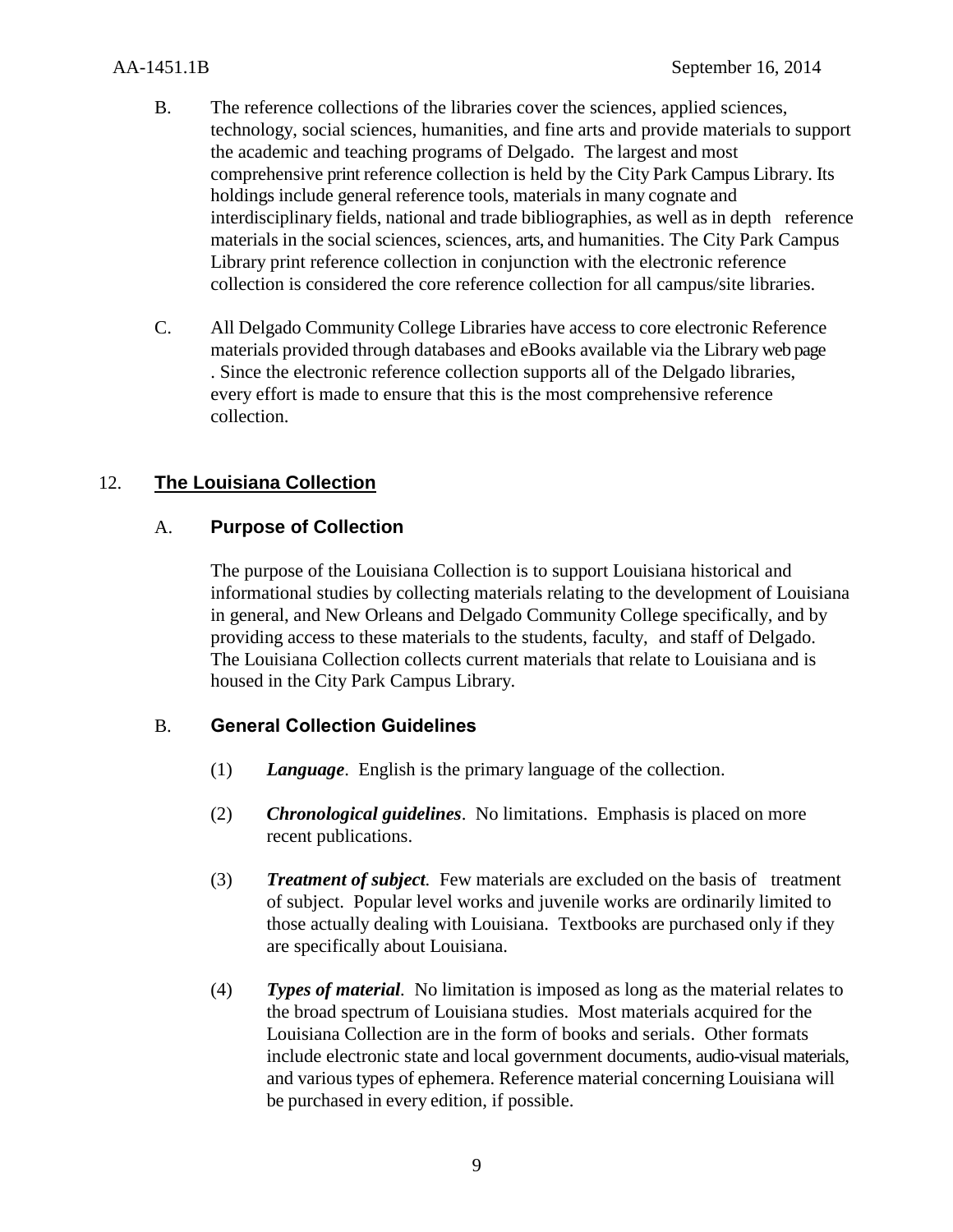- (5) *Date of Publication.* Both current and retrospective purchases are made. No attempt is made to collect original editions.
- (6) *Other general considerations.* The Louisiana Collection also contains Delgado Community College Archives.

## 13. **The Popular Reading Collection**

Housed at the City Park Campus Library, the Popular Reading Collection provides a collection of popular fiction and non-fiction to meet the vocational, recreational, and interest needs of Delgado faculty, students, and staff. This collection has limited annual funding since it only supports the curriculum in a tangential fashion.

#### 14. **Intellectual Freedom**

- A. In addition to the principles set forth in the College's **Academic Freedom** policy, all Delgado libraries endorse the principles espoused in the American Library Association's (ALA's) Library Bill of Rights, as set forth in the most current edition of the Intellectual Freedom Manual from the ALA Office for Intellectual Freedom.
- B. Books and media selected should be chosen for values of interest, information, and enlightenment to the clientele. No material should be excluded because of race, nationality, lifestyle, or the political or religious view of the author.
- C. Material presenting all points of view on the issues and problems of our times should be represented. Resources should not be banned or removed from the libraries because of partisan or doctrinal disapproval.
- D. Censorship of books and media materials must be challenged by the librarians in keeping with their responsibility to provide information and enlightenment.
- E. The rights of an individual, or group, to the use of a library should not be denied or abridged on account of race, religion, national origin, political views, or lifestyle.

#### 15. **Requests for Reconsideration Procedure**

Individuals or groups questioning the inclusion of a particular work in the library's collection may complete a [Request for Reconsideration of Library Materials](http://dcc.libguides.com/reconsideration) available on the Delgado Library web page. After receiving the completed request form, the Dean of Library Services, librarians, and/or a committee representative of the college's enrollment will give due consideration to the request. Submission of the request form in no way guarantees the removal of the item from the Collection. The requestor will be notified of the Delgado Library's final decision.